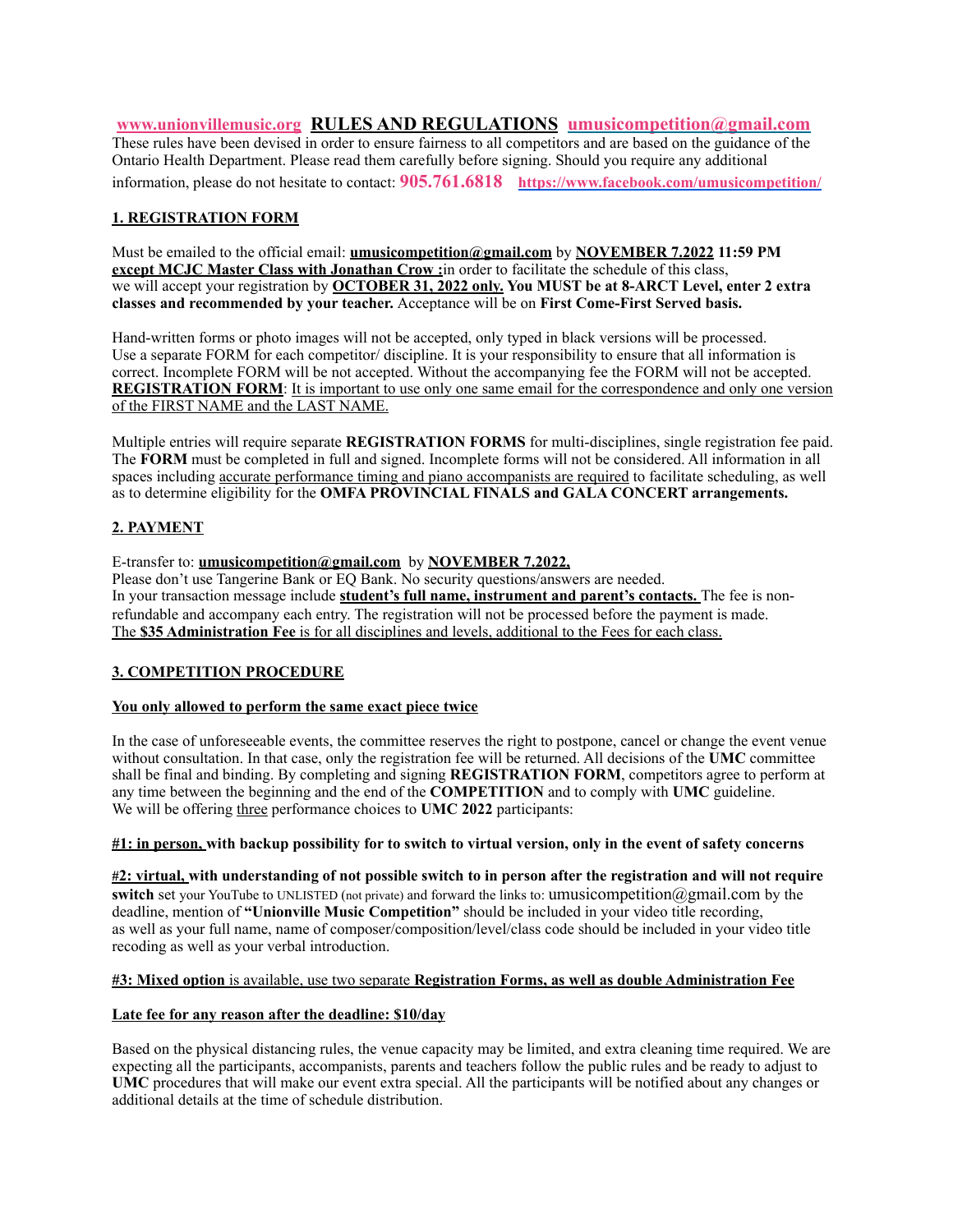## **4. SCHEDULE OF THE PERFORMANCES**

All the schedules will be sent to the teachers' emails, provided by the student, a few weeks prior to the commencement of the competition. Please let us know if you wish to have it sent to your email as well. We, unfortunately, cannot accommodate any schedule requests after the deadline.

# **5. COPYRIGHTS**

All copyright laws must be observed. Photocopies will not be accepted, however legally downloaded material is allowed. Bar numbers at the beginning of each line are encouraged. We will notify you if we must change to a paperless/ book-less format for score distribution during the live competition version of **UMC2022**.

**6. WARMING UP UMC** may not be able to provide warm-up facilities, even in the event of specific requests this year, due to potential health concerns. However, if we are able to provide warm-up facilities, they should be used for warm-up only. No rehearsals are permitted in the venue halls used for the competition.

### **7. RECORDINGS**

Audio, video recording, or photographing of competitors during the performances is allowed as long as it is done by a family member of the performer. **Recording other students is strictly prohibited**. The recording of the **ADJUDICATOR's** comments is strictly prohibited as well.

### **8. MEMORIZATION**

All performances, with the exception of String, Woodwind Sonatas, Chamber Music, Duets, and Ensembles must be performed from memory. Memorization of Brass/ Woodwinds repertoire is optional. The playing of repeated sections in music is optional, as long as the time limit is observed.

#### **9. TIMING**

Accurate timing MUST be indicated on your **REGISTRATION FORM** for classes with time limits, however all RCM classes are not timed. The adjudicator will stop the performer if any time limits are exceeded. Please note that these are maximum time limits. There is no minimum time for performances.

### **10. PIANO ACCOMPANISTS**

We are not taking in any schedule requests nor time arrangements based on your accompanist availability after the deadline. Competitors must provide and pay for their own accompanists. It is essential that the accompanist's information be listed on the **REGISTRATION FORM**. Let us know during the registration, if you need help with piano accompanist. Any accompanist request must be included in the "Piano Accompanist" section of the **FORM**.

### **11. ADJUDICATORS**

We are proud to introduce renowned **ADJUDICATORS** to our competition. Their skills and expertise can make a significant impact on young musicians and open limitless artistic possibilities for the growth of our competitors. The **UMC** reserves the rights to substitute or appoint additional adjudicators without consultation. All **ADJUDICATORS**' decisions are final and not subject to change. Please visit our competition website for the full list of the **ADJUDICATORS** and their biographies. No students nor parents are permitted to approach adjudicators during the competition. Such action will result in immediate disqualification, and no compensation will be offered. All concerns must be addressed to **UMC** office by email only.